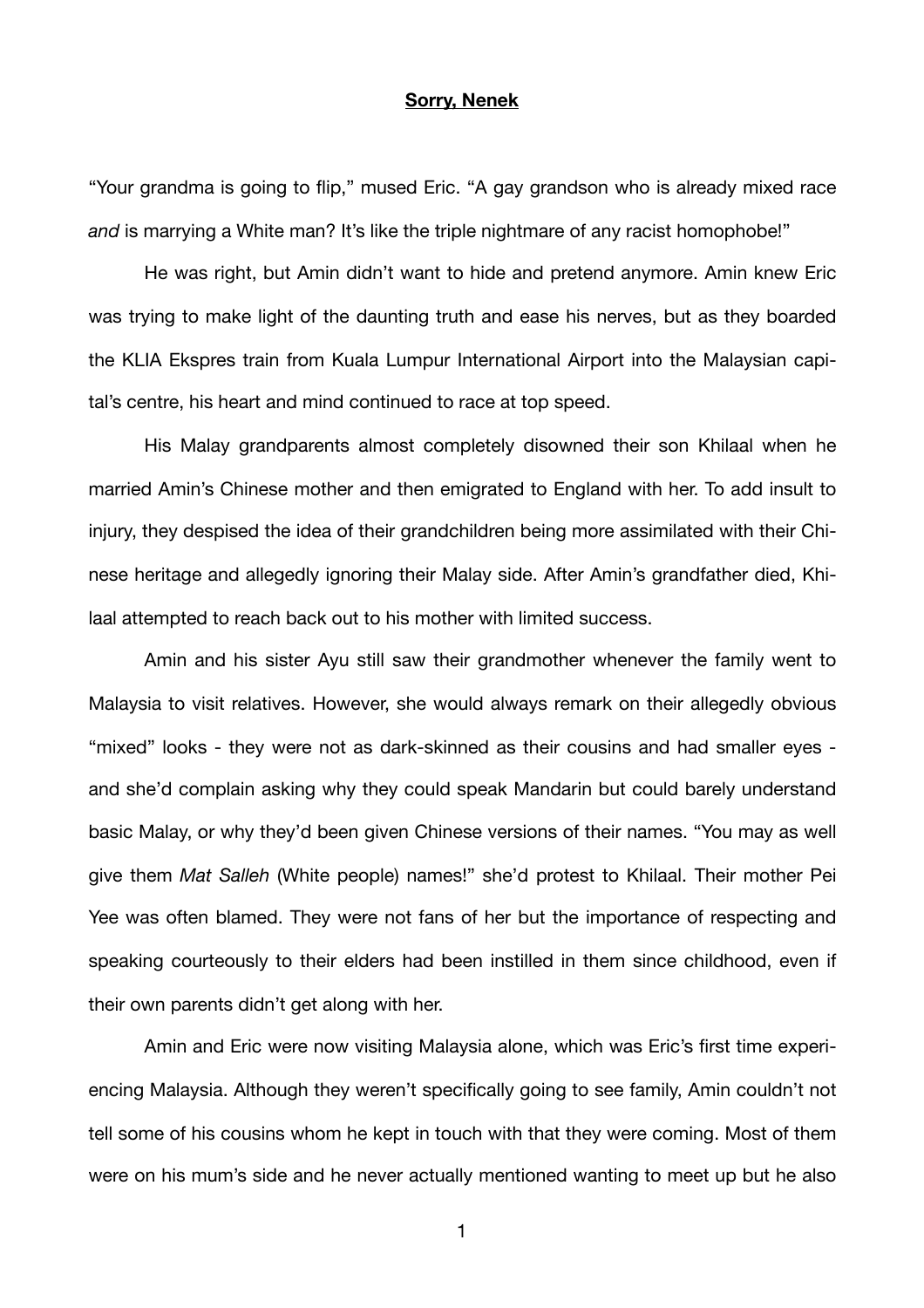informed one on his dad's side. Little did he know - and he should have really, because Asian families seemed to enjoy gossiping about other relatives with each other - that cousin would blab and word would soon get round, eventually reaching his grandmother.

"Khilaal, why is your son coming to Malaysia and didn't bother to tell anyone?" she scolded Amin's dad down the phone just a week before his flight.

"He did! He told Hilmi!" Khilaal insisted. "He is going there with a, er, friend on holiday, not on a family visit." He was careful not to slip up. He and Pei Yee were quite shocked at first but eventually more tolerant and understanding when Amin bravely came out as gay to them during his time at university. Unfortunately, homosexuality was a major taboo in Malaysia that severely impacted the LGBTQ community there, especially if they're Malay.

"So he's just going to pretend we don't exist? Having fun and his friend are more important than family?" she retorted angrily.

Khilaal pleaded with Amin to visit some family as a courtesy while in Malaysia, to which Amin very reluctantly agreed. He knew it would appear extremely rude if he went and didn't see them but it would make things so much more unnecessarily awkward and complicated.

Amin's parents both advised him not to tell the family about the true nature of his relationship with Eric. They had been together for four years now and had been engaged for a year already. Now thirty, Amin felt that even in spite of the cultural barriers, it was ridiculous to even try and lock away that part of him. He had an inkling some of his cousins knew via social media but he had never let that idea or the idea it might be hot gossip in the family bother him.

"So you're not going to tell them?" Eric asked Amin as they rode the Ekspres; the mixture of traditional Malay buildings far out in the suburbs, colonial British-inspired architecture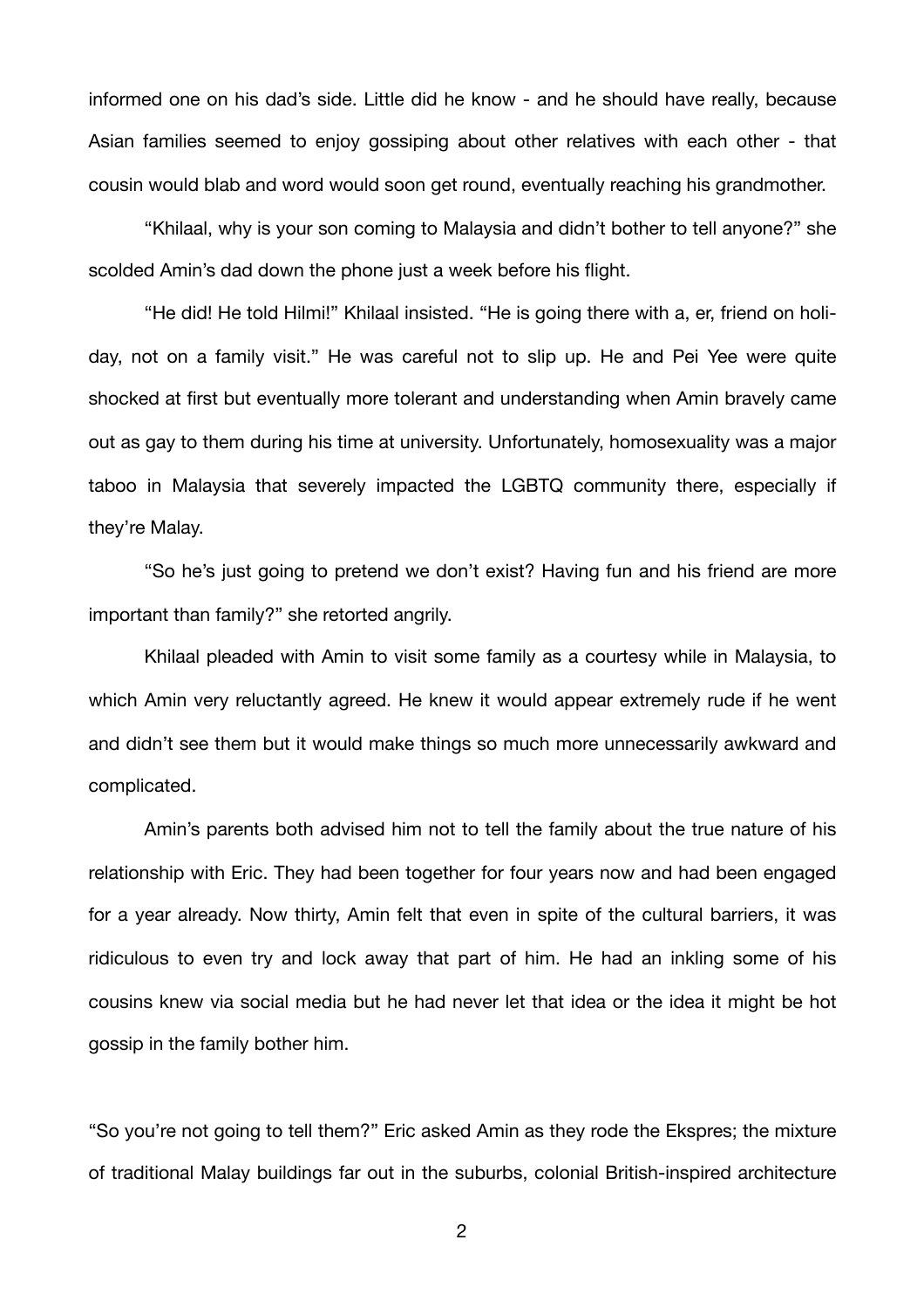downtown and the more modern high rise and flashy establishments right in the heart of the city flashing by. "Or will you let them figure it out? I mean, it's not exactly hard to tell…" he joked cheekily. Eric was respectful of the dilemma Amin was in and had assured him he didn't mind their relationship not being open in front of his family and would help and support him in any way possible whatever his decision.

Amin slapped him lightly on the arm and chuckled in response. He still wasn't sure. He was extremely apprehensive about seeing any of his family again as it had been nearly ten years since he'd last been to Malaysia. He was sick to death back then of the constant, prying "have you got a girlfriend yet?" questions and had been dying inside to scream out loud and proud. Should he now face them with the truth or should he save his parents' face?

"*Salaam, nenek*," Amin smiled curtly and bowed his head slightly as he started walking up the driveway to his grandmother's house while she was stood in the doorway.

Dressed in a royal purple Baju Kurung with dark yellow spots and a matching sarong and tudong covering her hair, ears and neck, Amin's eighty-five-year old grandmother walked slowly out of her house down the drive. She had a cane to help hold her up her slight, five-foot-three frame, which Amin remembered she didn't need as much when he was last here. Hilmi had driven them to her house to see her the same afternoon they had touched down. Amin was originally adamant he did not want to face any family on the first day - or even the first couple of days - but Hilmi had annoyingly turned up unannounced at their hotel only an hour ago.

The corner of her mouth barely twitched at Amin as she eyed up Eric suspiciously, who stood further back as if waiting to be beckoned forward. "So, you finally come back to see your *nenek*, eh!" she said in an accusing tone, her already rather wrinkled, dry face screwing up as she squinted to look at him without moving any closer. She'd stopped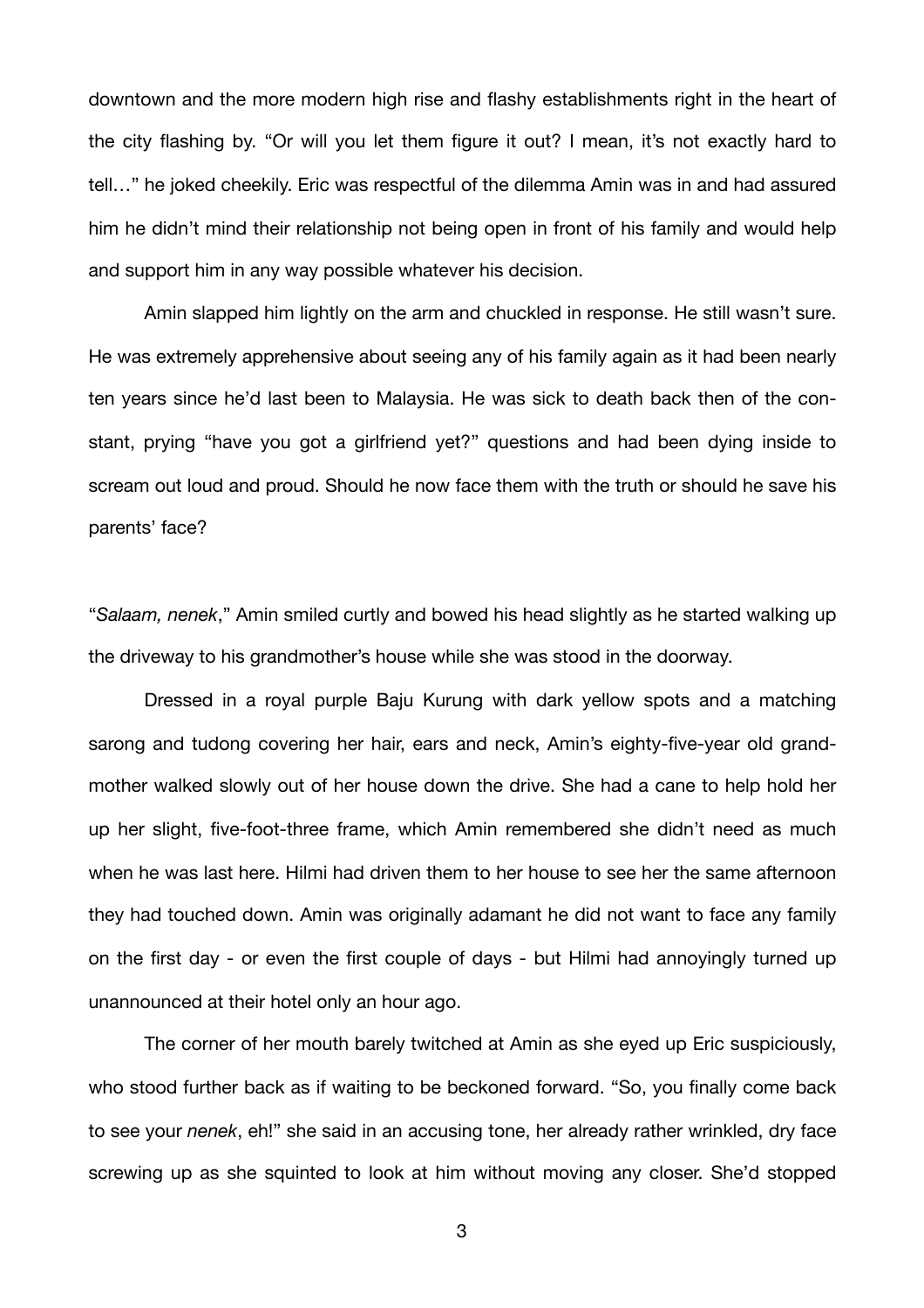about twelve feet away from Amin, like she daren't come any closer and she made no move to invite them inside, hence probably why she'd come outside to meet them.

Whether she meant he's finally come back to Malaysia or finally come to see her wasn't clear but "*It's our first fucking day!*" Amin screamed internally. Honestly, why was she like this?

"Why your *bapa* didn't come back?" she asked, as if she was a police officer interrogating a culprit. No care for his mother's whereabouts.

"Because I'm on holiday without *them* this time," Amin made sure to stress *them*. "*Nenek*… This is Eric." He turned to gesture to Eric to come forward. His grandmother glared intently as Eric cautiously stepped forward. Hilmi looked away awkwardly, as if he was aware of the situation.

"*Salaam*," Eric said politely and bowed his head as well, as Amin had taught him to. Beads of sweat glistened down his pale face from the thirty-four degree heat - but also from the obvious nerves. His curly, light chestnut brown hair was fluffy from the humidity.

"Ah, Amin taught you all the Malay he knows then eh," she quipped sarcastically with a smirk. Amin clenched his temples and jaw to try and stop himself from shouting and rolling his eyes. Eric let out a little nervous laugh, unsure of whether she was actually trying to crack a joke or not. "You've put on a lot of weight!" she said to Amin, giving him the once-over.

"No, I just go to the gym…" Amin countered her jibe as if she was retarded. She scoffed.

"Maybe we should go in for a drink? It's too hot to stand out here lah!" Hilmi looked pointedly at her and then back at Amin and Eric assuringly. She didn't look happy in the slightest at being ordered to let them in but she grunted unenthusiastically as she turned round and headed back towards the front door. The three of them followed, with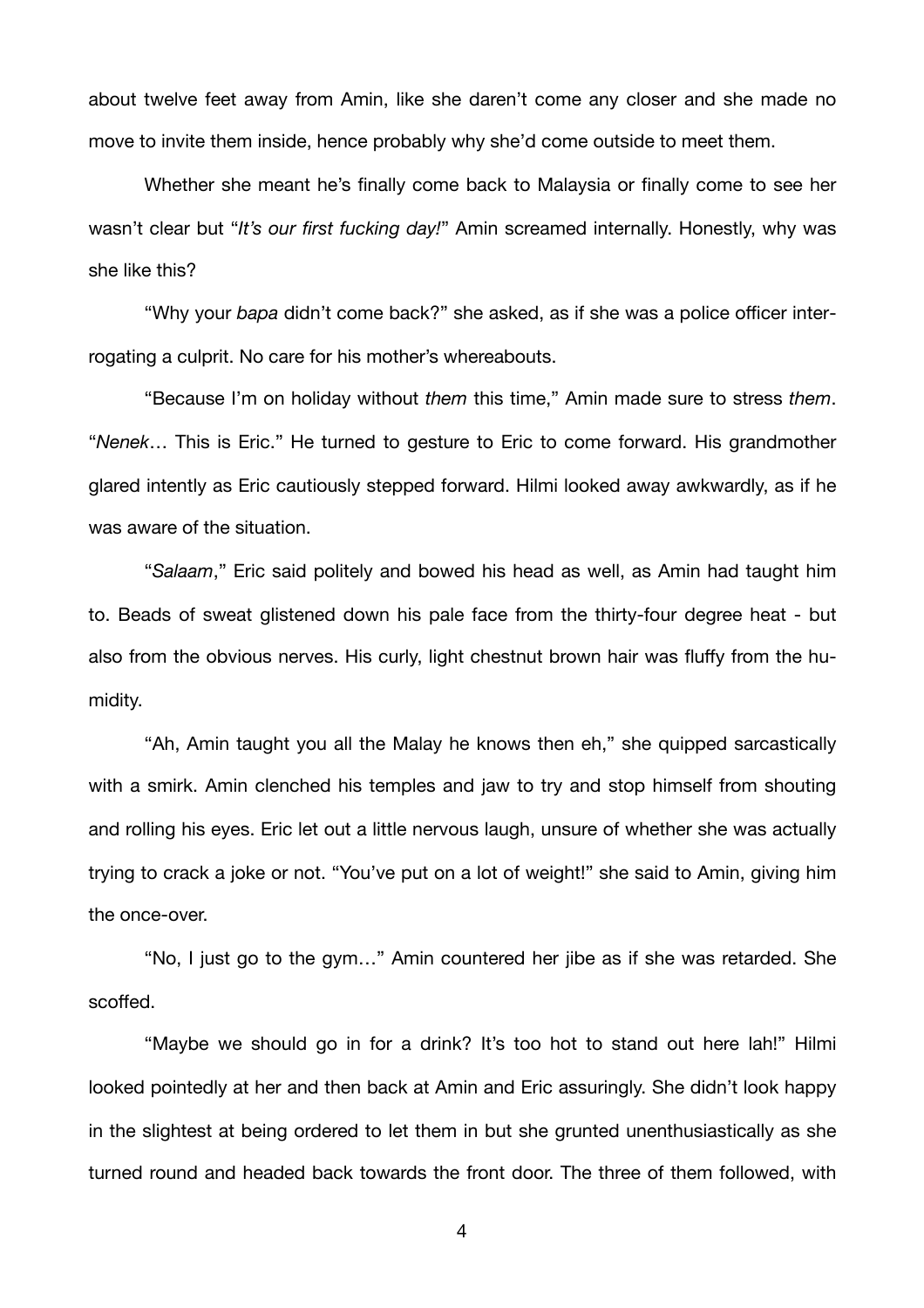Hilmi next to her as she hobbled back inside, then Amin and Eric who sighed at each other. Amin was already near the end of his tether but Eric half-smiled encouragingly at him and gave his hand a quick little squeeze.

*Ah! Handsome* and *the ability to make me feel better with just a look!* thought Amin contentedly.

The inside of her bungalow was practically the same as it was a decade ago when he last came. Ghastly celadon painted walls in the living room, large oak beams that rose up towards the high ceiling, dated furniture she'd probably kept for years, and the smell of Rendang curry paste mixed with coconut in the air. Everywhere was decorated with an array of Islamic art pieces and ornaments, many featuring the Prophet Muhammad, Arabic calligraphy, and geometric patterns. There were countless pictures of family members from over several generations. Amin already knew none of his family were in any, except his dad in childhood photos with his other four siblings.

Amin and Eric sat down on the bamboo settee, the hard cream-coloured seats thin and uncomfortable. Hilmi sat on the comfier armchair to their left opposite the rocking chair their grandmother always sat in, while she immediately went into the kitchen to get the drinks which she insisted on doing even though Hilmi offered to.

After a few minutes of Hilmi asking them how long they would be in Malaysia for and where else they were visiting and awkward silences in between, she reemerged slowly from the kitchen with a tray of three glasses of Milo Ais, which she tentatively laid down on the coffee table. It seemed she didn't need the cane inside.

As Amin sipped the ice cold malted chocolate drink that he only drank when in Malaysia, allowing the happier memories of being a kid on holiday with his family to flood over and relax him slightly, she sat down and suddenly asked that dreaded question with her eyebrows raised. "So, Amin... still single eh?"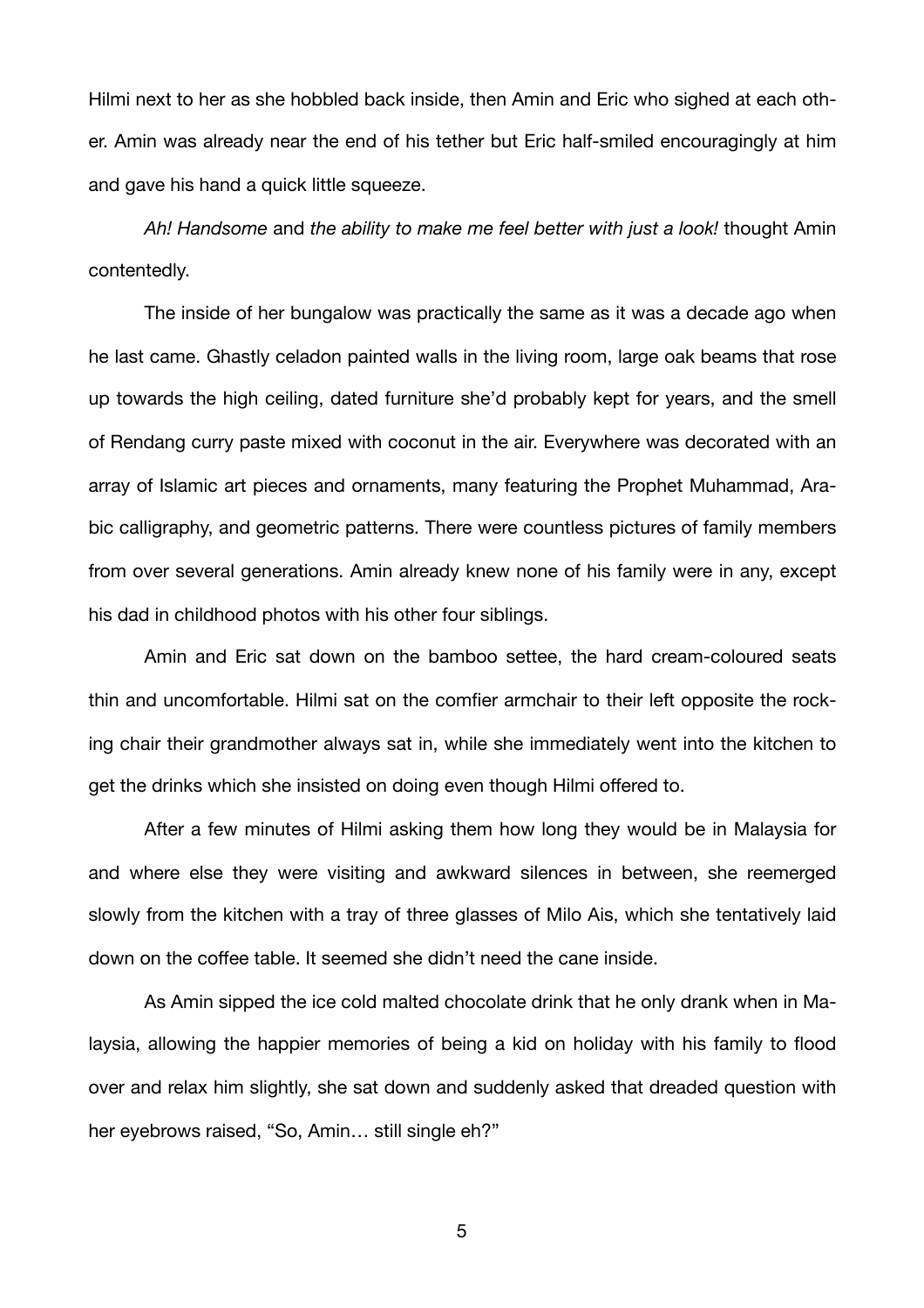Amin closed his eyes for second to take a deep breath. "You are older than Hilmi and he already married!" Hilmi was a year younger than him and had got hitched two years ago (his parents were invited and went but he and Ayu weren't, so Amin wondered why he bothered with him).

Hilmi shot him a warning look. Did he know? *Who cares*, Amin thought. "Actually, *nenek…*" Amin began. Hilmi was about to say something before he continued quickly, "I'm not single, no." He heard and felt Eric draw a quick breath and fidget a little as he sank even lower into the settee.

She abruptly sat bolt up in her rocking chair. "*Walau!* What? Who is she?" she demanded. Before anyone could reply, she added quite cruelly with a touch of disgust in her tone, "I bet she is a *Mat Salleh*, anyway!"

"*Nenek*…" Hilmi started to say then turned to Amin, "*sepupu* (cousin)…"

But Amin's ears had taken enough poison from his grandmother to pay attention. He'd decided he wouldn't say anything unless she asked a question like this but of course it was naive of him to think she wouldn't bring it up. "NENEK!" he suddenly shouted, his voice smashing through the dead air. He glared at her as she did to him, her eyes wide with shock and anger that he'd spoken to her in a raised voice like that.

"Not that it's your business or should be of any concern to you since you seem to hate my *bapa* and the rest of my family for no reason, but…"

"Amin…" Eric said, "maybe now isn't -"

"No." Amin said firmly, grabbing his hand, to which his grandmother noticed and stared at their hands in horror. "I AM marrying a *Mat Salleh*, and it's Eric!" he stated. Eric turned to him and gave him a worried but reassuring look which he knew meant he was by his side.

"Alamak!" Hilmi muttered audibly, but Amin shot him a look of annoyance.

"As if you didn't really know!" Hilmi shut his mouth wordlessly.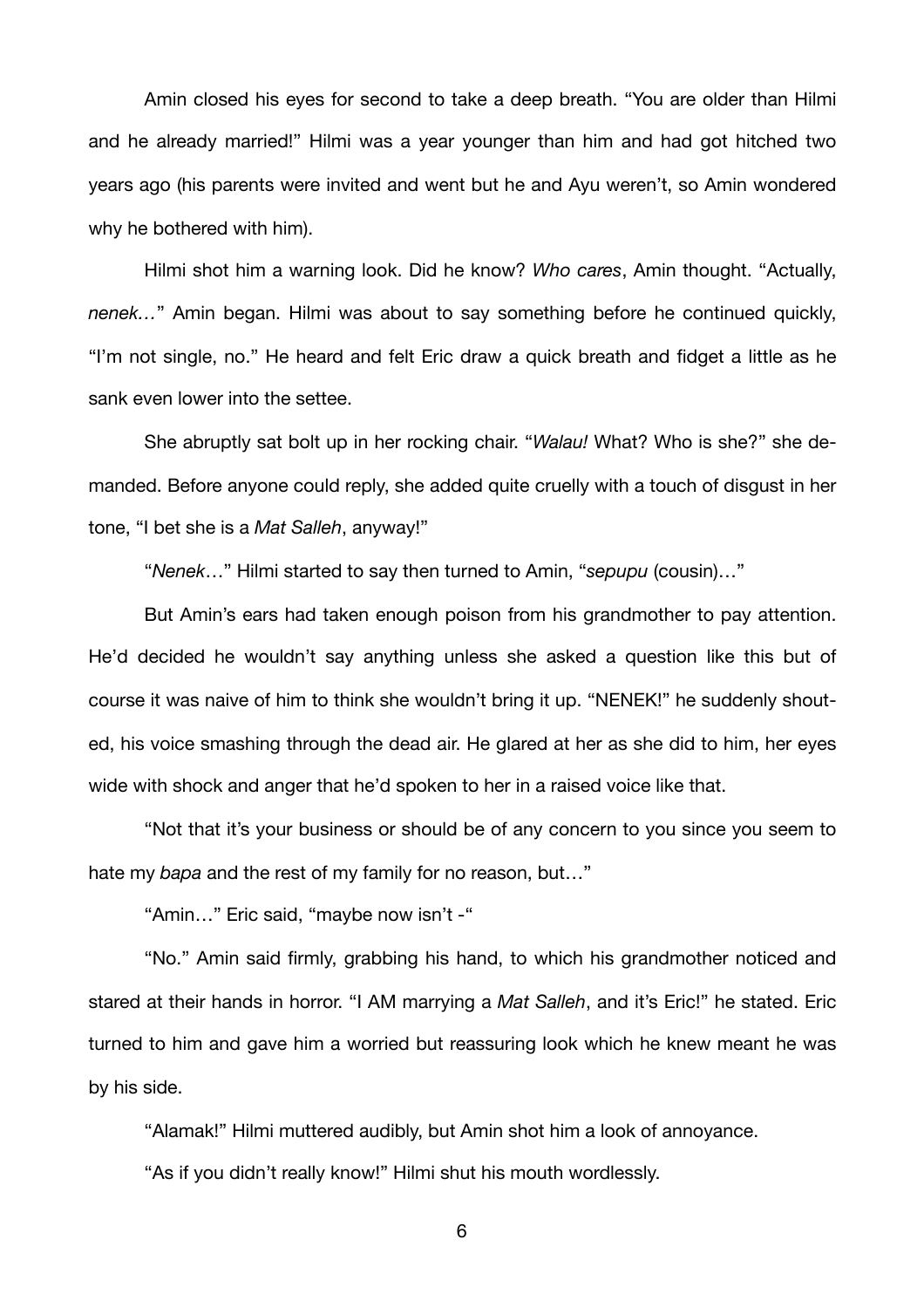"*Cheh!* This is sick joke!" his grandmother spluttered. If it was possible, her weathered, dark brown face was turning red with fury.

"Nope!" Amin said firmly.

His grandmother began to shake, outrage threatening to explode out of her any second. "*Aiya* Amin, why did you say that?" lamented Hilmi.

Amin glowered at him. "Because I'm sick of it! She asked me, so I told her the truth!"

"Your *bapa* knows? He should be ashamed! You *keji* (vile) son-of-a-bitch!" seethed his grandmother. Another clear dig at Pei Yee? They all stared at her, speechless. Amin's heart pounded louder as he felt a rush of resentment, fear, and even guilt wash over him. But not regret. His fists clenched and his arm muscles tensed up. Eric's hand squeezed his even tighter. "*KELUAR DARI SINI* (get out of here)!" she suddenly screamed and stood up. Eric was right - she'd flipped.

Hilmi was about to interject to calm things down but Amin shot up shouting back, "FINE! And yes, *they* do know and *unlike* you, *they* care for, love and support their children no matter what!" he hissed.

His brutal honesty seemed to knock the wind out of her. She continued to shake angrily and breathe more heavily, her face scrunched up and her nostrils flared but she was speechless. She may be the Noor clan matriarch but Amin wasn't going to allow her to intimidate and discriminate against him anymore.

Amin turned to Hilmi, "if you want to stay here, you can. We'll get a taxi." Hilmi was rooted to the spot, unsure what to say or do.

"Amin!" she gasped as he and Eric started towards the door, "you no longer welcome -" she couldn't finish her last sentence as she suddenly buckled over, her fragile knees giving way. They spun round as her hands slammed onto the coffee table to try and keep herself from hitting the cold, hard linoleum floor.